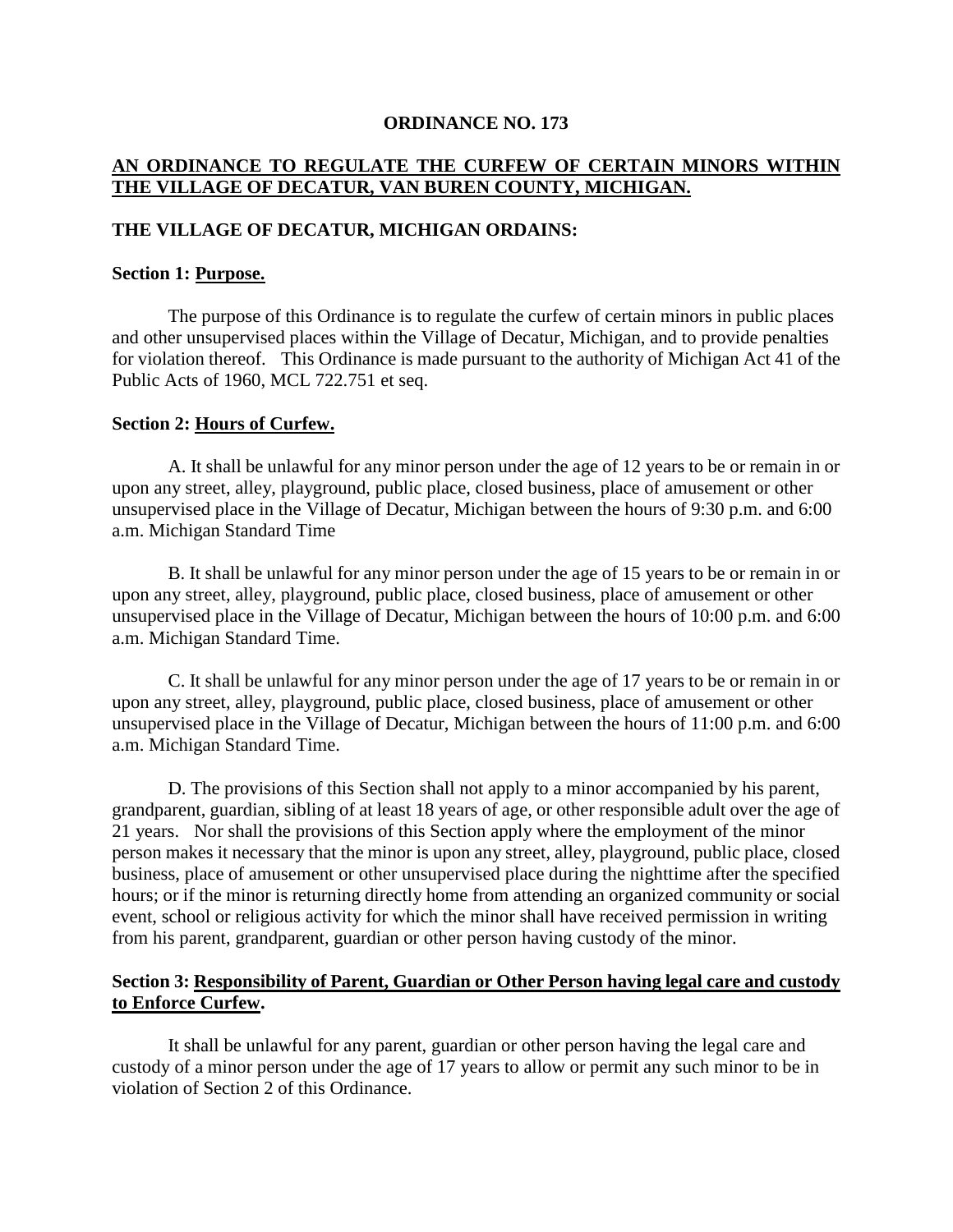## **Section 4: Lack of Knowledge of Violation no Defense.**

It shall not constitute a defense to a complaint charging a violation of Section 3 of this Ordinance, that the parent, guardian, or other person having the legal care and custody of a minor person who violates the provisions of Section 2 of this Ordinance, did not have knowledge of the presence of said minor in and upon any street, alley, playground, public place, closed business, place of amusement, or other unsupervised place as prohibited in Section 2 of this Ordinance.

# **Section 5: Business Owners Prohibited to Allow Minors to Violate Curfew Hours on Their Premises.**

It shall be unlawful for the owner/operator of any business establishment within the Village of Decatur, Michigan either by himself or by any employee or agent, to permit any such minor person to be, or remain in or about such business establishment in violation of Section 2 of this Ordinance, unless the minor is employed and working at said business establishment during curfew hours.

#### **Section 6: Duties of Police Department.**

It shall be the duty of each member of the Decatur Police Department to enforce the provisions of this Ordinance, and each member of the police department is hereby authorized to question any person suspected of violating any of the provisions of this Ordinance and to take into custody and detain any minor person so found to be in violation of this Ordinance, and to further ascertain the name of the parent, guardian or other person having authorized custody, or the employer of the minor person.

Upon determination, such parent, guardian, or other person having authorized custody of the minor person shall be notified or summoned by the investigating officer or member of the Decatur Police Department to appear at the police department to complete an investigation and assume custody of the minor person. If the parent, guardian, or person having authorized custody of the minor cannot be located within a reasonable time, the officer shall notify the county juvenile authorities to cause the proper proceedings to be had and taken, as authorized by the laws of the State of Michigan.

## **Section 7: Warning Notice.**

Whenever any minor person in violation of this Ordinance shall be taken into custody by the Decatur Police Department, as provided in Section 6 of this Ordinance, written notice shall be given immediately, or as soon thereafter as possible, to any parent, guardian, or other person having legal care or custody of such minor, or the owner/operator of any business establishment, in the form provided in this Section. Such notice shall be substantially in the following form: